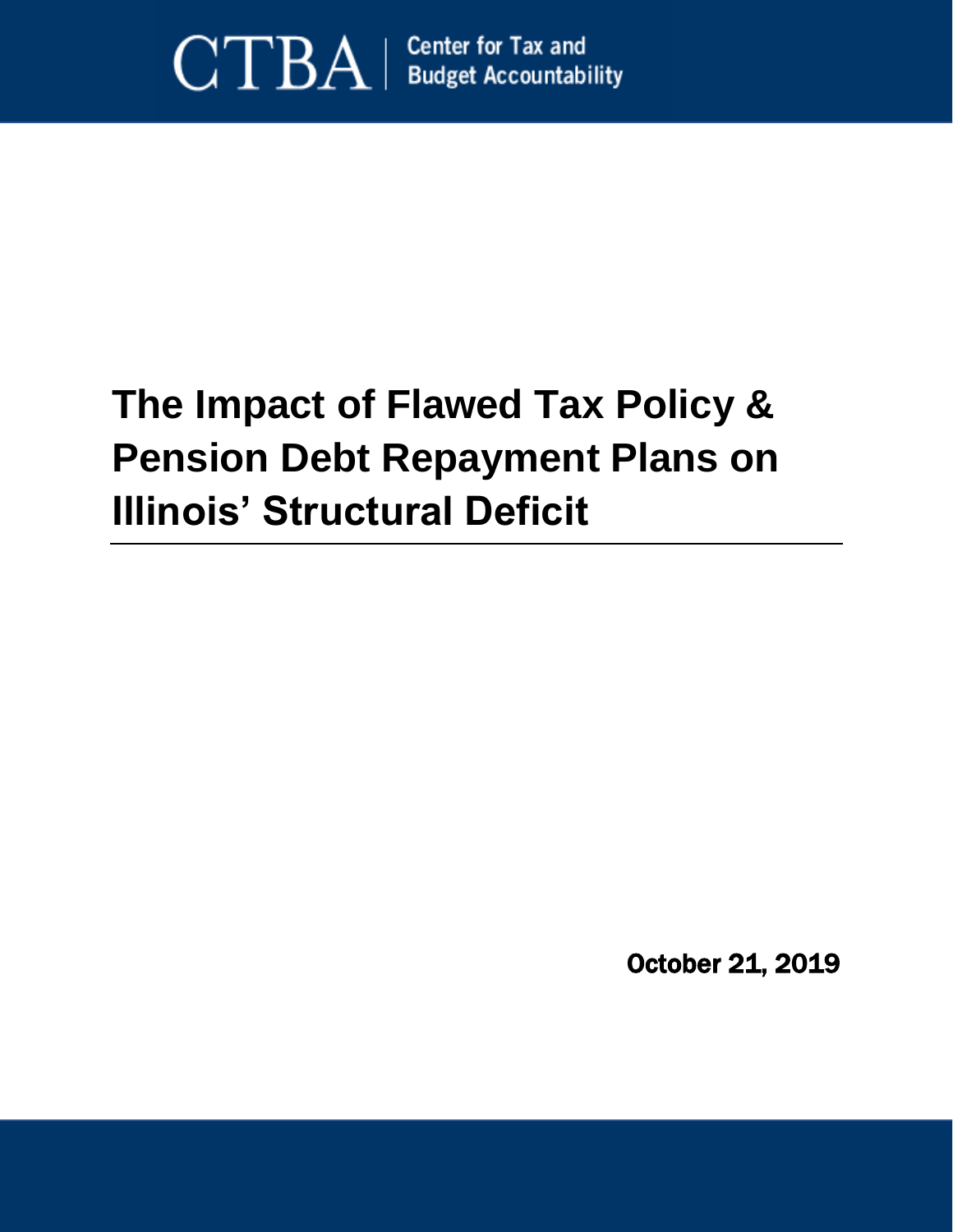#### **About the Center for Tax and Budget Accountability**

CTBA's principal goal is to ensure major policy systems work to promote social and economic justice. You can help strengthen our efforts by making a tax-deductible donation at www.ctbaonline.org/donate.

#### **The Impact of Flawed Tax Policy & Pension Debt Repayment Plans on Illinois' Structural Deficit**

### **Authors:**

Ralph Martire Executive Director (312) 332-1049 [rmartire@ctbaonline.org](mailto:rmartire@ctbaonline.org)

Drazzel Feliu Research Director (312) 332-2151 [dfeliu@ctbaonline.org](mailto:dfeliu@ctbaonline.org)

© 2019 Center for Tax and Budget Accountability 70 E. Lake St., Suite 1700 Chicago, IL 60601 ctbaonline.org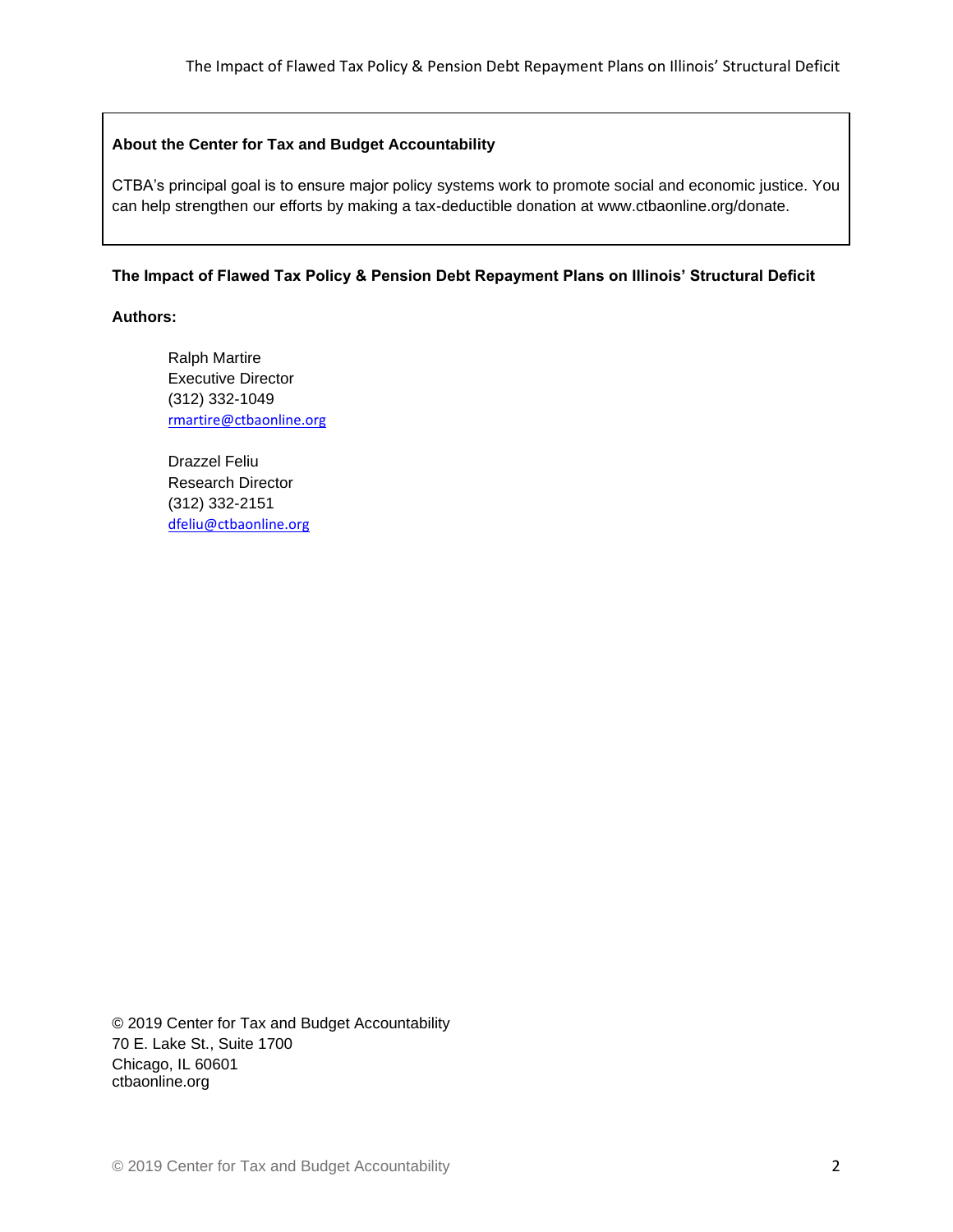# **1. Introduction**

One thing is abundantly clear: Illinois state spending on services is now—and historically has been—in excess of its means. When Fiscal Year **("FY")** 2020 ends in June of 2021, Illinois is projected to have an accumulated General Fund deficit of \$7.5 billion. That's significant, given it represents 28 percent of total FY2020 appropriations for current services.<sup>1</sup> It's also nothing new. According to the Comptroller's Office, Illinois has run a deficit in its General Fund every year for the last seventeen consecutive years.<sup>2</sup> These ongoing deficits are a cause for concern, since over \$9 out of every \$10 of General Fund spending on services goes to the four, core areas of education, healthcare, human services, and public safety.

What isn't so clear is the cause of these deficits. Many erroneously believe over-spending on services is primarily to blame. The data, however, is completely at odds with that belief. Indeed, Illinois has cut real General Fund spending on nearly every service area since FY2000. As it turns out, gross real General Fund appropriations, after adjusting for inflation, for current services in FY2020 are projected to be 11.41 percent less than they were two decades ago in FY2000.<sup>3</sup>

So how is it possible that the state is still running such a huge General Fund deficit, given its long-term, real disinvestment in core services? Well, the data make the answer clear: Illinois' persistent General Fund deficits are primarily caused by two items:

**First is the State's historically flawed tax policy, which for decades and adjusting solely for inflation has failed to generate adequate revenue growth to cover the cost of providing the same level of services from one fiscal year into the next.**

**Second is the 1995 plan devised for repaying the pension debt Illinois incurred to cover part of the historic mismatch between revenue and service cost growth.**

Indeed, Illinois' tax policy is so poorly designed that in inflation adjusted terms, state revenue from all sources in FY2020 is projected to be roughly equivalent to what the Illinois' tax system generated two decades ago in FY2000.<sup>4</sup> In other words, Illinois has a textbook "structural deficit."

The problem is, a structural deficit can't be eliminated without raising taxes. And raising taxes is politically difficult at best – especially if the myth of "over-spending" continues to muddy the waters. So, before tackling how to reform tax policy in the manner needed to raise adequate revenue to fund services sustainably, it's time to put the whole "over-spending" myth to bed.

### **2. Illinois is a low-spending state**

To start with, Illinois is very low in spending when compared to the other 49 states. Despite having the sixth largest population<sup>5</sup> and the fifth largest Gross Domestic Product ("**GDP"**) of any state,<sup>6</sup> Illinois ranked 26<sup>th</sup> in General Fund spending on services per capita in 2017, the last year for which there's comprehensive data available.<sup>7</sup> Illinois also ranked 39<sup>th</sup> in spending as a share of GDP in the last year for which there's a national comparison.<sup>8</sup> Hence, no matter the metric, Illinois is relatively low spending on current services.

Moreover, aggregate General Fund spending on the four, core services of education, healthcare, social services, and public safety declined by 11.41 percent after inflation over the FY2000-FY2020 sequence. Indeed, net General Fund spending on current services is projected to increase by only \$9.1 billion or about 2.5 percent in nominal, non-inflation adjusted terms, since FY2000. <sup>9</sup> Bottom line: the evidence compellingly demonstrates that Illinois spending on services doesn't drive the structural deficit.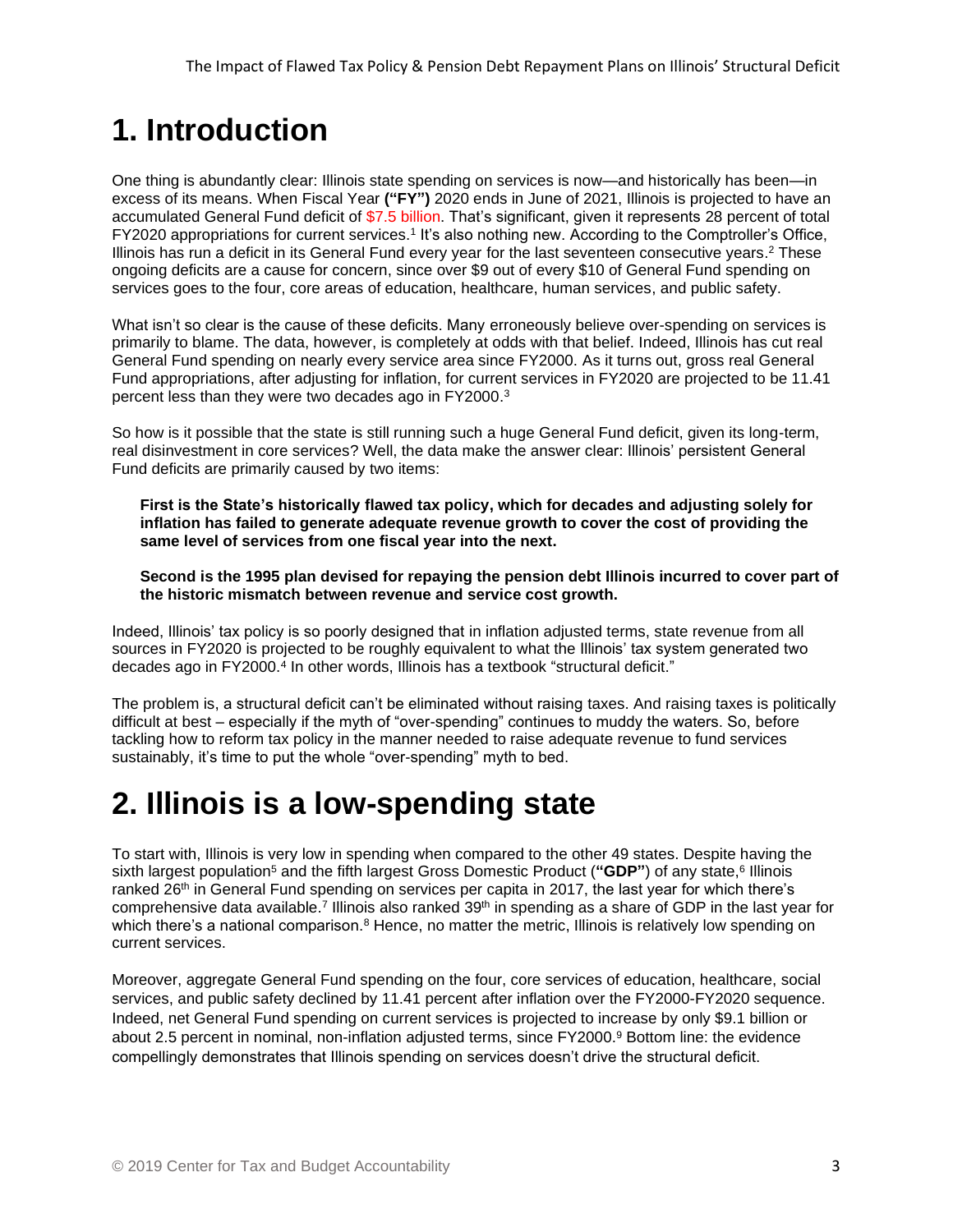# **3. Flawed tax policy significantly contributes to the structural deficit**

On the other hand, all the data show that flawed tax policy very much drives the state's structural deficit. Here's why: to fund services sustainably over time in a modern economy, tax policy must satisfy three economic principles. <sup>10</sup> It must be:

- **FAIR** to taxpayers;
- **RESPONSIVE** to growth in the modern economy; and
- **STABLE** during poor economic cycles.

Illinois' tax policy doesn't satisfy any of these principles, which not only doesn't work – it causes the ongoing mismatch between revenue growth and service cost growth from one fiscal year to the next as depicted in Figure 1.



**Figure 1**

Source: CTBA analysis of Illinois General Fund budgets, COGFA pension reports

In essence, Illinois' tax policy is so flawed, the state lacks the fiscal capacity to maintain its current—and relative to other states, low—investment levels in the four, core services over time. **The only sustainable path available to eliminating Illinois' structural deficit—that doesn't require material, harmful service cuts—involves two key steps:**

- **modernizing Illinois tax policy to generate adequate, recurring tax revenue over time; and**
- **re-amortizing the debt Illinois owes to its five pension systems.**

Indeed, at this point in time, tax reform and pension-debt reamortization are inexorably entwined.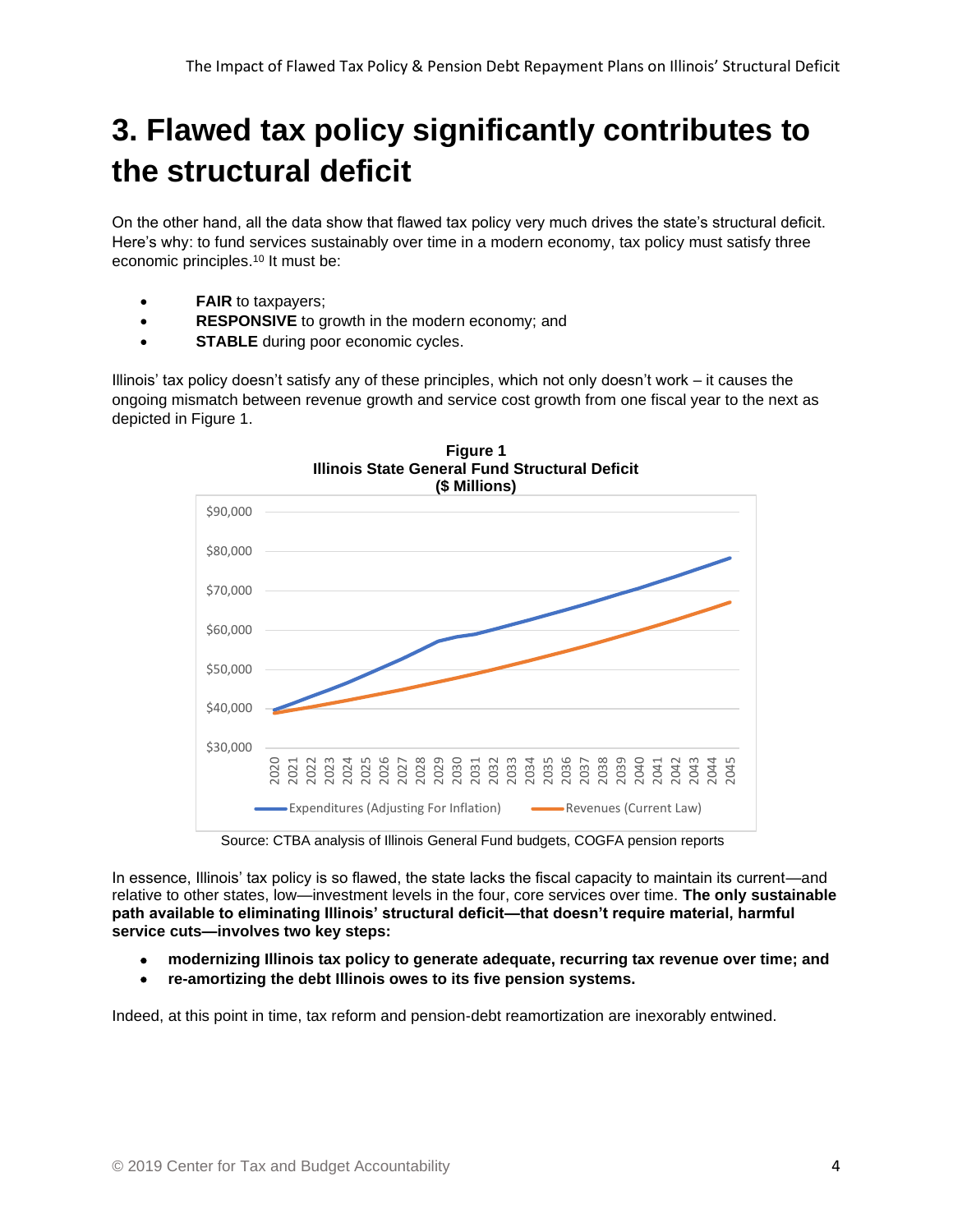# **4. The current pension debt repayment schedule exacerbates the structural deficit**

The reason for this is clear: for generations, Illinois' structural deficit meant revenue growth was insufficient to maintain service levels from year-to-year. But honestly fixing that problem would have required elected officials to raise taxes. And that is so divisive politicians in both parties wanted to avoid it. So they did. Rather than raise taxes, they chose to paper over the imbalance between revenue and service cost growth, by borrowing against what was owed to the pension systems and using that revenue that should have funded pensions to instead subsidize the cost of providing current services. Sure, this temporarily hid the structural deficit from taxpayers, but over time, it became the primary reason the state developed such a significant—as in \$133 billion—unfunded liability today.<sup>11</sup>

Unfortunately, the irresponsible practice of borrowing against the pensions became such standard operating procedure that it was codified into law as part of the "Pension Ramp" that passed in 1995. $^{\rm 12}$ Under the Pension Ramp, the state—now by statute—continued the practice of borrowing against the contributions owed to pension systems to subsidize the cost of delivering current services, for the first 15 years following its enactment. Then in out-years, the Pension Ramp created an incredibly back-loaded repayment schedule, which grows in unattainable, unaffordable annual increments, as shown in Figure 2.



Source: COGFA, *Illinois State Retirement Systems: Financial Condition as of June 30, 2018* (Springfield, IL: April 2019). Note: contributions for 1996-2019 are actual appropriations and 2020- 2045 are projections.

The Pension Ramp creates such an unrealistic repayment schedule that it would continue to strain Illinois' fiscal capacity even after modernizing tax policy. Hence, resolving Illinois' structural deficit requires that, in addition to implementing the tax reforms identified below, Illinois must also re-amortize its extant pension debt to create a realistic repayment structure that:

• increases the funded ratios of the five systems annually, until they become healthy;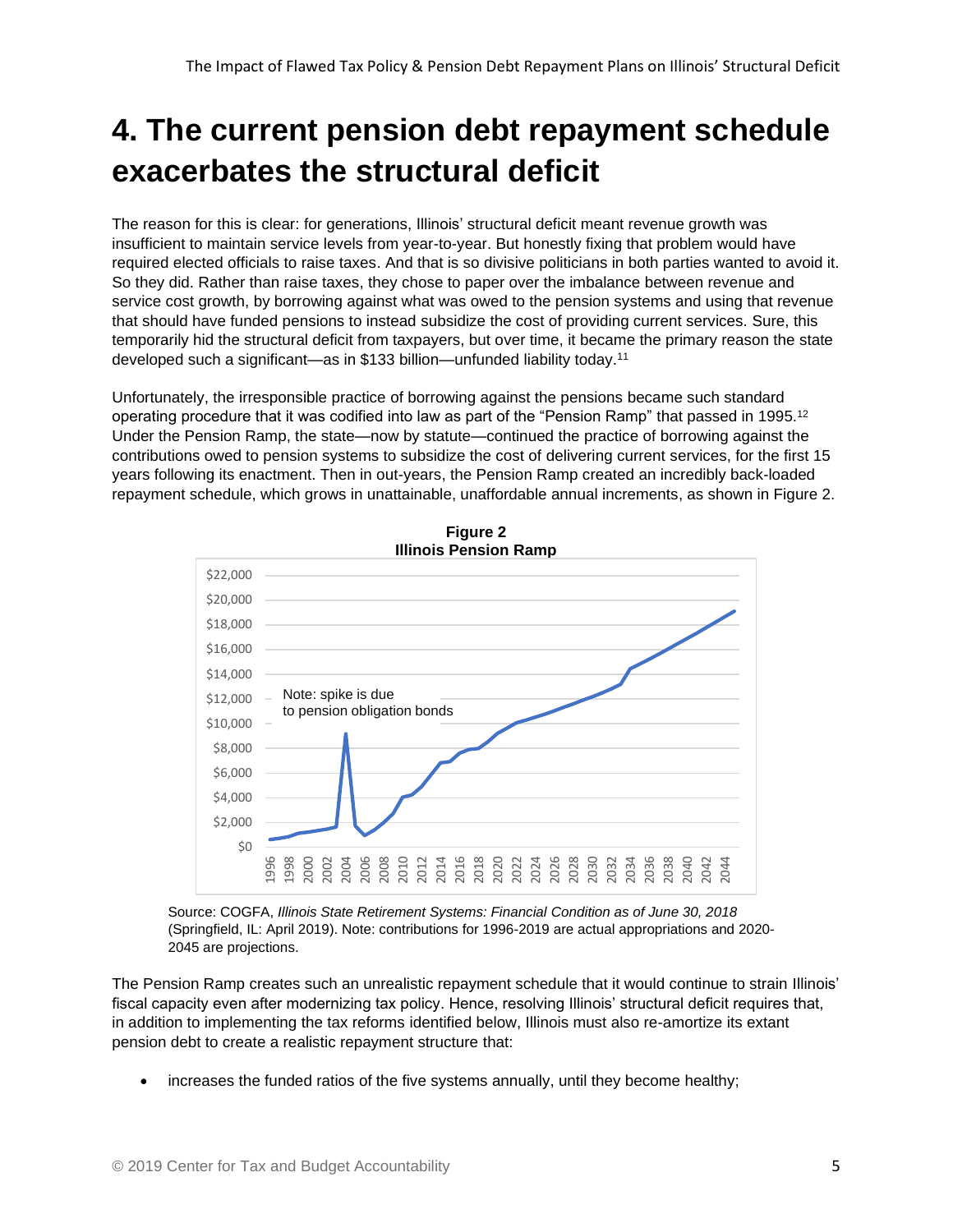- accomplishes that growth in funded ratio after accounting for all cash flow obligations to pay benefits to current and future retirees; and
- is affordable, given the other demands on current tax revenue to fund core services.

# **5. Level-dollar pension debt reamortization is critical**

The most effective way to re-amortize the pension debt is to ditch the politically devised backloading of the repayment, and instead smooth the obligation out into annual payments that are level, akin to a traditional, fixed rate mortgage.

This level dollar approach to paying off unfunded liabilities is advantageous because the state's repayment obligation stays the same from year-to-year in nominal dollars. Hence in real, inflation adjusted terms, the annual contribution actually becomes a declining financial obligation over time. CTBA has run the numbers, and Illinois can resolve its unfunded liability, grow its funded ratio, and meet all system cash flow obligations to pay retirement benefits, by covering the annual normal cost of benefits being earned, each year, plus utilizing a level dollar annual repayment of its pension debt set at approximately \$9.6 billion. This reamortization plan is shown in Figure 3. Note that, for each of the first nine years following the implementation of this plan, it is contemplated that Illinois would issue relatively small pension obligation bonds, to cover the difference between the pension contribution called for under current law and the contribution called for under the reamortization. Repayment of those pension obligation bonds—at a 6.55 percent interest rate over 25 years—is included in Figure 3.



**Figure 3 Pension Fund Contributions under Current Law, Compared to CTBA's Pension Re-Amortization Proposal (\$ Billions)**

Source: CTBA analysis using Illinois state pension fund actuarial valuations.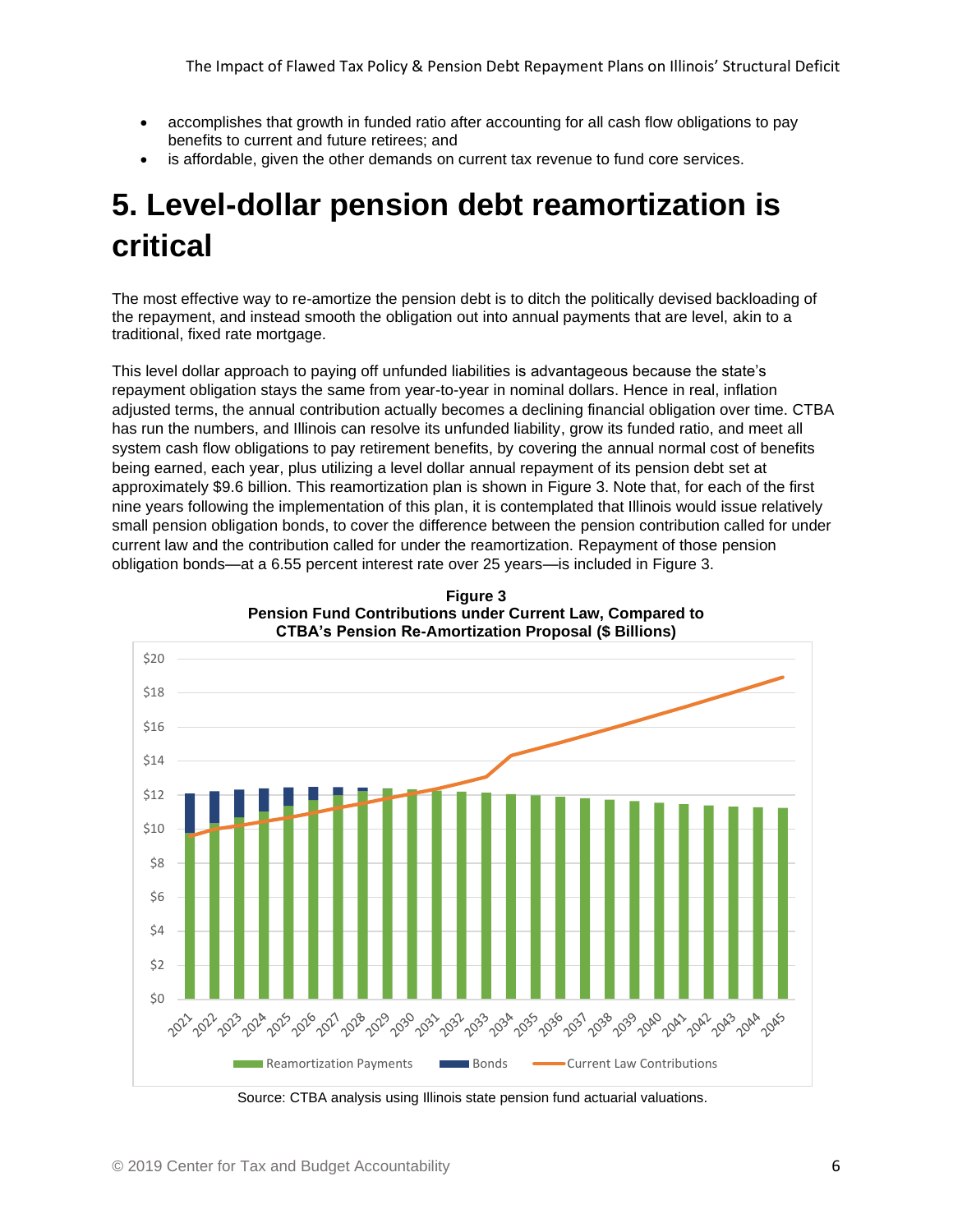Under this re-amortization, Illinois' five pension systems would be approximately 72 percent funded by FY2045. This puts them on a sustainable path to full funding given they are only 39 percent funded today. Implementing the reamortization depicted in Figure 3 not only gets the pension systems on a sustainable path to solvency, but also significantly benefits taxpayers, as it saves them \$45 billion in debt service payments over the Pension Ramp.

### **6. Illinois' tax policy must be more reflective of the modern economy**

Which brings us to modernizing Illinois tax policy. Sure, the tool kit is limited, but that helps make the solutions obvious. Indeed, by implementing the following tax reforms (in addition to re-amortizing its pension debt as aforesaid), Illinois can completely eliminate its structural deficit by 2042:

#### **First, reform state income tax policy by implementing a graduated rate income tax as proposed by Governor Pritzker.**

#### **Second, reform sales tax policy by expanding the base of the sales tax to include most consumer services.**

In May of 2019, the General Assembly passed a resolution to amend the State's constitution to implement Gov. Pritzker's graduated income tax proposal—known as the "Fair Tax." If this resolution is ratified by voters, this Fair Tax is projected to raise \$3.6 billion in new, annual revenue from the wealthiest three percent of tax payers in Illinois, while cutting the income tax liability of the bottom 97 percent of state filers.<sup>13</sup> For the projections set forth in Figure 4, CTBA used the estimated \$3.6 billion in new revenue from the Fair Tax, with implementation in the second half of FY2021, and the first full year of revenue in FY2022.





Source: CTBA analysis using Governor's Office of Management and Budget, *State of Illinois General Funds Financial Walk Down, 5 Year Projection*, Springfield, IL.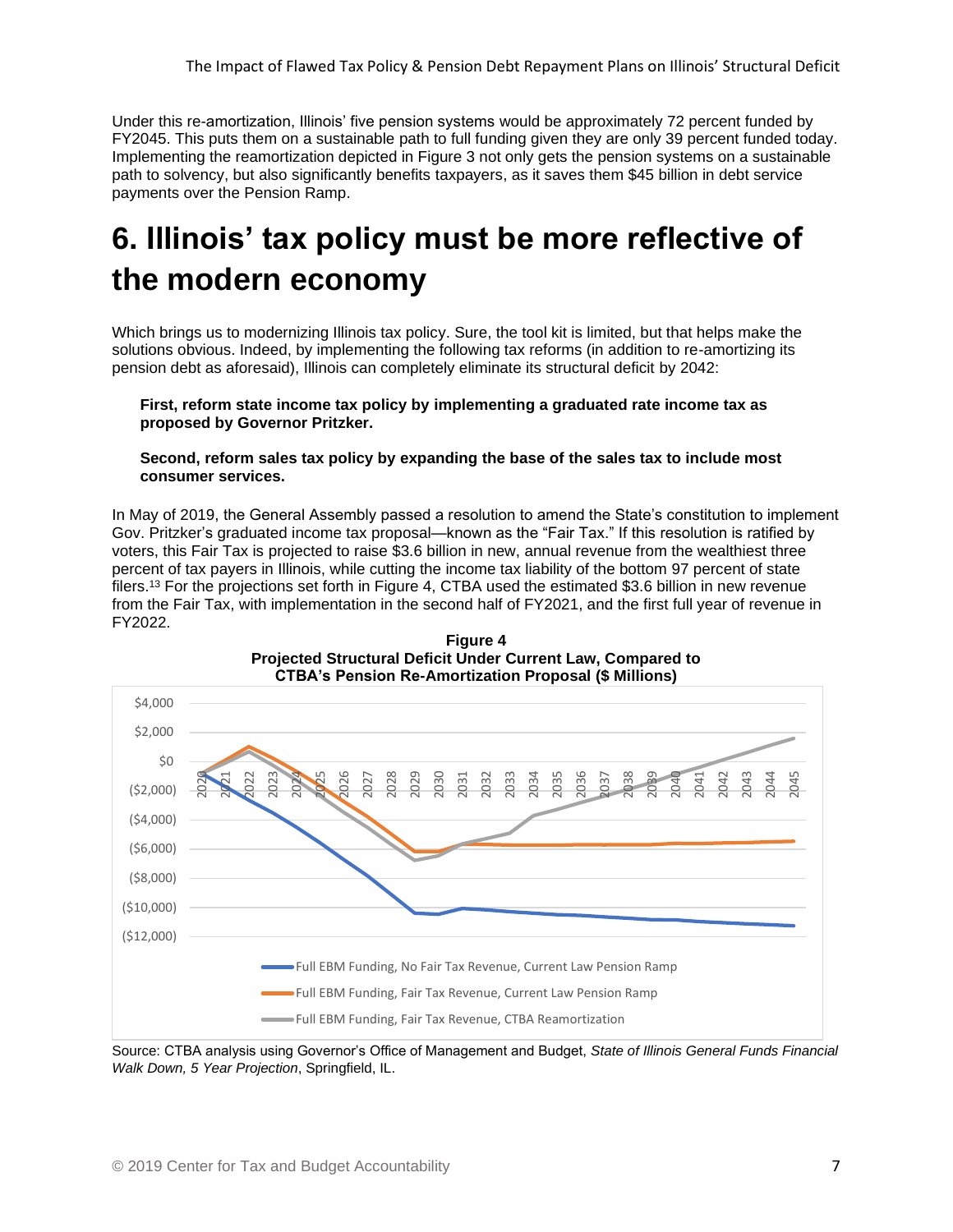Finally, Illinois has to expand its sales tax base to include most consumer services. The "base" of a sales tax is simply the basket of items and services that the tax applies to when sold. In general, Illinois' sales tax applies primarily to goods (like clothing and furniture) and not services (like lawn care and haircuts). In fact, Illinois' general sales tax applies to only five of the 168 service industry categories identified by the Federation of Tax Administrators.<sup>14</sup> That's a loser proposition, given that over 72 percent of Illinois' economy is the sale of services.<sup>15</sup>

By excluding most services from the sales tax base, Illinois has created a mismatch between the state's economy and the portion of that economy taxed to fund public services. Expanding the sales tax base to include consumer services (but not professional or business-to-business services) fixes this problem and generates \$2.0 billion more in revenue annually.<sup>16</sup>

### **7. Conclusion**

Despite being one of the wealthiest states in America, Illinois has struggled to fund core services like education and the social safety net for generations. This negatively impacts vulnerable people, such as individuals suffering from mental illness and those with disabilities, while denying most children the educational opportunity they need to build a successful future.

Given the decades of evidence, there's no question that the root cause of Illinois' fiscal struggles is poorly designed tax policy and an unaffordable, back-loaded pension debt service repayment plan, which collectively have generated structural deficits for years. The simple reforms outlined in this Issue Brief effectively eliminate the structural deficit, generate the fiscal capacity Illinois needs to satisfy the state's demographically-driven demand for core services, and all for a total cost in new tax revenue that's under one percent of the state's \$865 billion-plus economy, which is quite affordable. The only thing standing in the way of moving forward is politics – and that we can't truly afford.